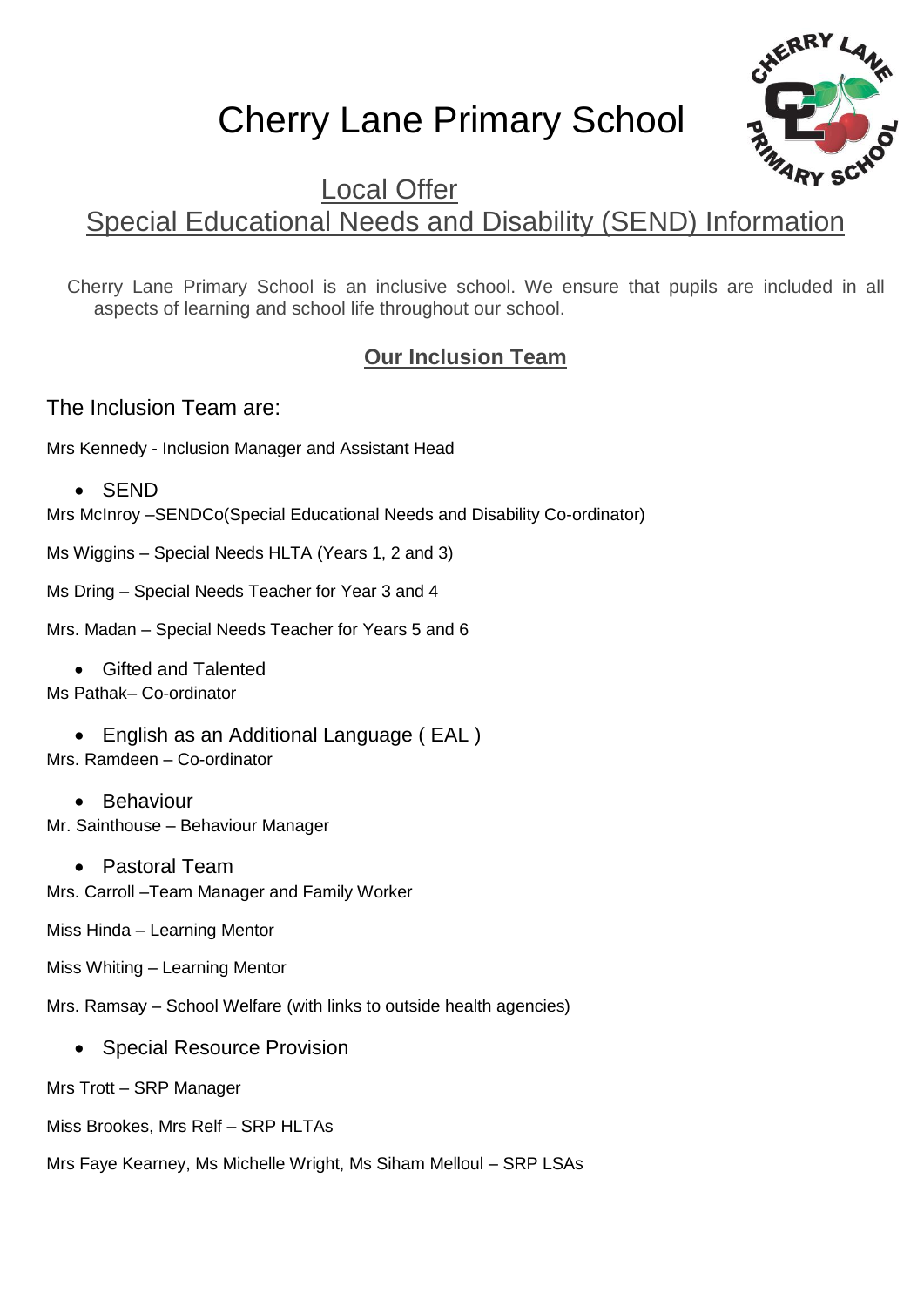From time to time some children require additional support for a set period of time to help meet their needs or improve their learning. The decision to do this is made by the school and is based on a variety of factors including academic progress, and/or assessments carried out by teaching staff or other professionals. It may also be based on ensuring children have a smooth transition into school or require support when going through significant change either at home or school.

Some children will require support for a longer period of time to ensure they can access the curriculum effectively and be included fully in classroom learning and school events. Support will be planned by school staff and where appropriate by external professionals. Parents/carers will be kept informed about this support.

Children who require support in terms of their acquisition of English are not considered SEND pupils but as they may require additional support their needs are reflected in our local offer.

# **How does Cherry Lane Primary School know if children need extra help?**

We know when pupils need help if:

- concerns are raised by parents/carers, teachers, Learning Support Assistants, the pupil's previous school, nursery or playgroup;
- concerns are raised through liaison with external agencies e.g. Health Team Paediatricians, speech and language therapists;
- there is lack of progress;
- a child is performing below age expected levels;
- there is a change in the pupil's behaviour or any behaviour concerns;
- a pupil asks for help.

#### **What should I do if I think my child may have special educational needs or needs extra help?**

• If you have concerns then contact your child's teacher, SENDCO or the Inclusion Manager to discuss your concerns.

#### **What is the Local Offer?**

• The Local Offer was first introduced in the Green Paper (March 2011) as a local offer of all services available to support disabled children and children with SEN and their families.

Cherry Lane's Local Offer describes the range of provision and support available to support identified children as and when appropriate. This Offer is subject to change depending on budgetary constraints and policy review.

#### **How will I know how Cherry Lane Primary School supports my child?**

- For pupil's that require extra help with their learning, their class teacher will write an Individual Development Plan (IDP) – these are individual targets that are set and reviewed termly. Support will be implemented to help individuals achieve these targets which may include additional general support by the teacher or Learning Support Assistant, learning mentor support, attending specific interventions, or the implementation of specific strategies/resources in class.
- If a pupil has needs related to more specific areas of their education, such as spelling, handwriting, Numeracy & Literacy skills etc. then the pupil may be placed in a small focus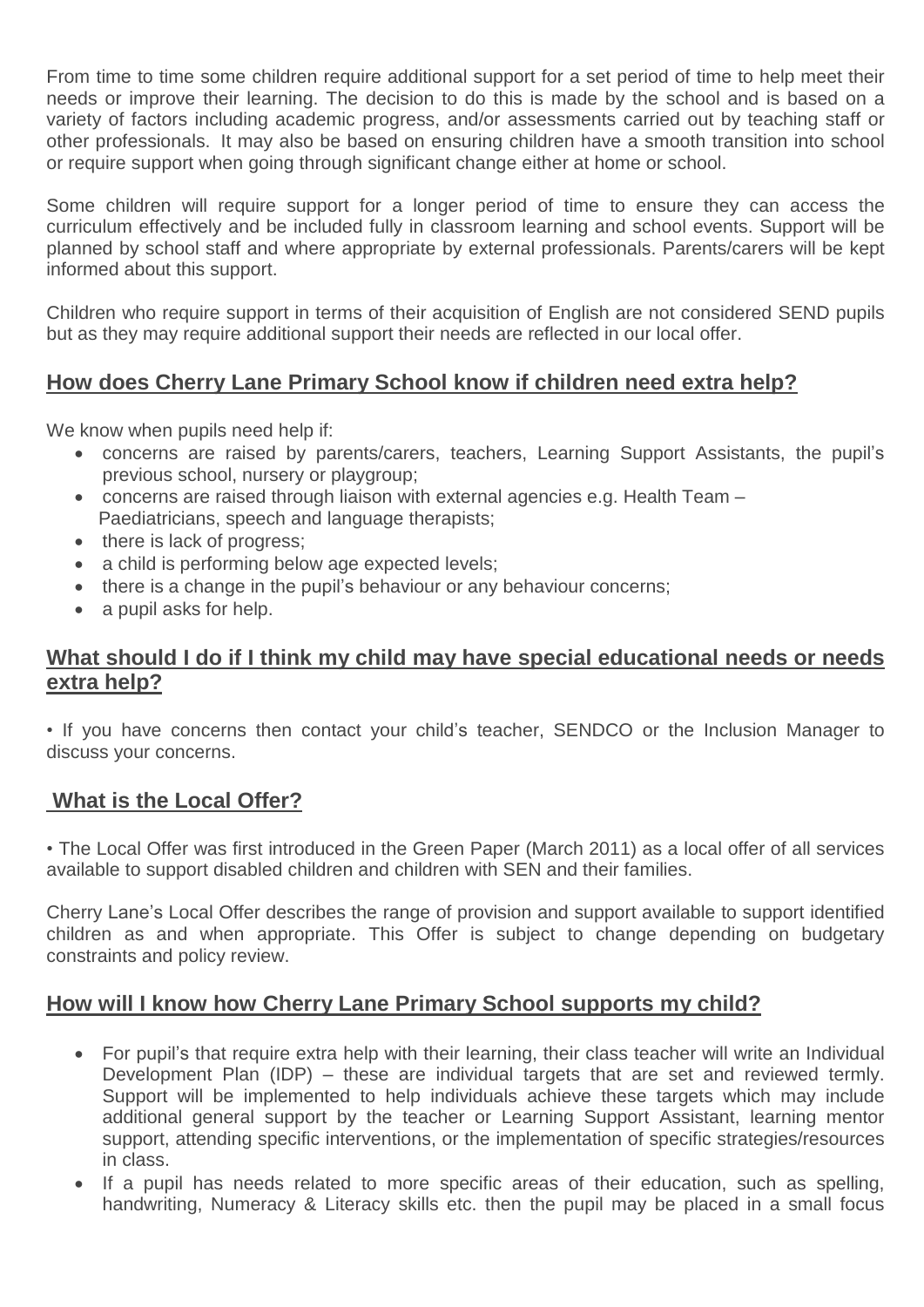group. This will be run by a teacher or Learning Support Assistant. The length of time of the intervention will vary according to need but will generally be for a term.

- The interventions will be regularly reviewed by all involved to ascertain the effectiveness of the provision and to inform future planning.
- Any additional support a child receives is recorded on the IDP. All additional support is planned in accordance with the SEND Code of Practice's 'Assess, Plan, Do, Review' model and individual progress is tracked through the IDP.
- Pupil Progress Meetings are held each term. This is a meeting where the class teacher meets with a member of the Senior Leadership Team to discuss the progress of the pupils in their class. This shared discussion may highlight any potential problems in order for further support to be planned.

# **Further support from external agencies**

- Occasionally a pupil may need more expert support from an outside agency such as the Speech and Language Therapy Team, Paediatrician, Occupational Therapist, Educational Psychologist, counsellor etc.
- Referral forms are then completed in conjunction with parents/carers and forwarded to the most appropriate agency.
- After a series of assessments, a programme of support is usually provided to the school and parents/carers.

# **Safeguarding**

• The Governors of Cherry Lane Primary School are responsible for entrusting a named person, to monitor Safeguarding and Child protection procedures. They are also responsible for the monitoring and correct administration of the Disclosure and Barring service procedures and the school's Single Central record.

# **Governors**

• In a support and challenge role the Governors ensure that the school is as inclusive as possible and treats all children and staff in an equitable way. They monitor and review the accessibility plan and all other statutory policies as defined by the DFE.

#### **How is the curriculum matched to my child's needs?**

- All work within class is pitched at an appropriate level so that all children are able to access according to their specific needs.
- Typically this might mean that in a lesson there would be three different levels of work set for the class, however, on occasions this can be individually differentiated.
- The benefit of this type of differentiation is that all children can access a lesson and learn at their level.
- Learning Support Assistants may be allocated to work with the pupil in a 1-1 or small focus group to target more specific needs.
- If appropriate, specialist equipment may be given to the pupil e.g. writing slopes, concentration cushions, pen/pencils grips or easy to use scissors.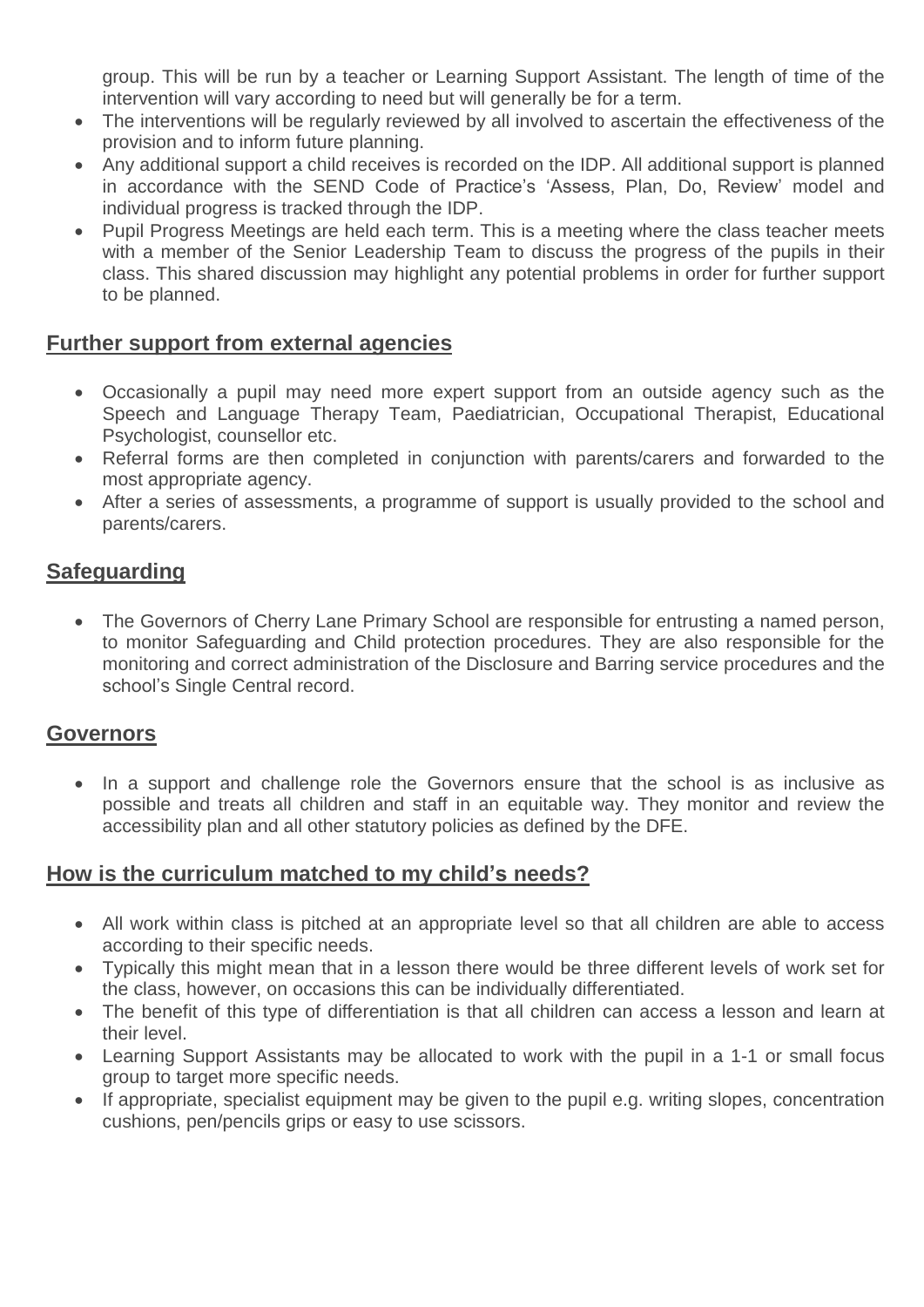# **How will I know how my child is doing?**

- You are welcome to make an appointment to meet with either the class teacher or a member of the Inclusion team and discuss how your child is getting on.
- We can offer advice and practical ways that you can help your child at home.
- You will also be able to discuss your child's progress at Parents' Evening.
- Your child's class teacher will be in the playground at the end of each day if you wish to raise a concern.
- Appointments can be made to speak in more detail to the class teacher or a member of the Inclusion Team by visiting the school office.
- If needed, a pupil may be given a communication diary in which messages can be exchanged between adults working with your child in school and yourself.
- If a pupil has an Individual Development Plan (IDP) these will be reviewed by teacher each term and new targets will be set.

# **How will you help me to support my child's learning?**

- The class teacher may suggest ways of supporting your child's learning through messages in the school diary, at parents' evenings or at the end of the school day.
- A member of the Inclusion Team may meet with you to discuss how to support your child. This would normally follow on from when a child has been assessed in some way.
- The school's Pastoral Team may meet with you to discuss strategies to use if there are problems with a child's behaviour/emotional needs.
- If outside agencies or the Educational Psychologist have been involved, suggestions and programmes of work/activities are normally provided that can be used at home.
- Parent/carer workshops are arranged throughout the year to encourage an open and relaxed forum where advice and ideas can be exchanged.

# **What support will there be for my child's overall well-being?**

- The school offers a wide variety of pastoral support for pupils who are encountering emotional difficulties. These include:
	- members of staff such as the class teacher and teaching assistant;
	- Inclusion Team and Learning Mentors are readily available for pupils who wish to discuss issues and concerns;
	- where appropriate, mediation sessions are carried out;
	- social skills groups are run by the Learning Mentors.
- The school provides programmes which support children to cope with significant change in their lives.
- We provide counselling, play therapy and music therapy (group and individual) by trained therapists for those children who are in significant need. This also provides advice and support for the parent/carers.

# **Pupils with medical needs**

- If a pupil has a diagnosed medical need then a detailed Care Plan is compiled by Mrs. Ramsay (Welfare Officer) in consultation with parents/carers. These are discussed with all staff who are involved with the pupil.
- Staff receive annual asthma/epipen training delivered by the school nurse and any other training as and when it is needed.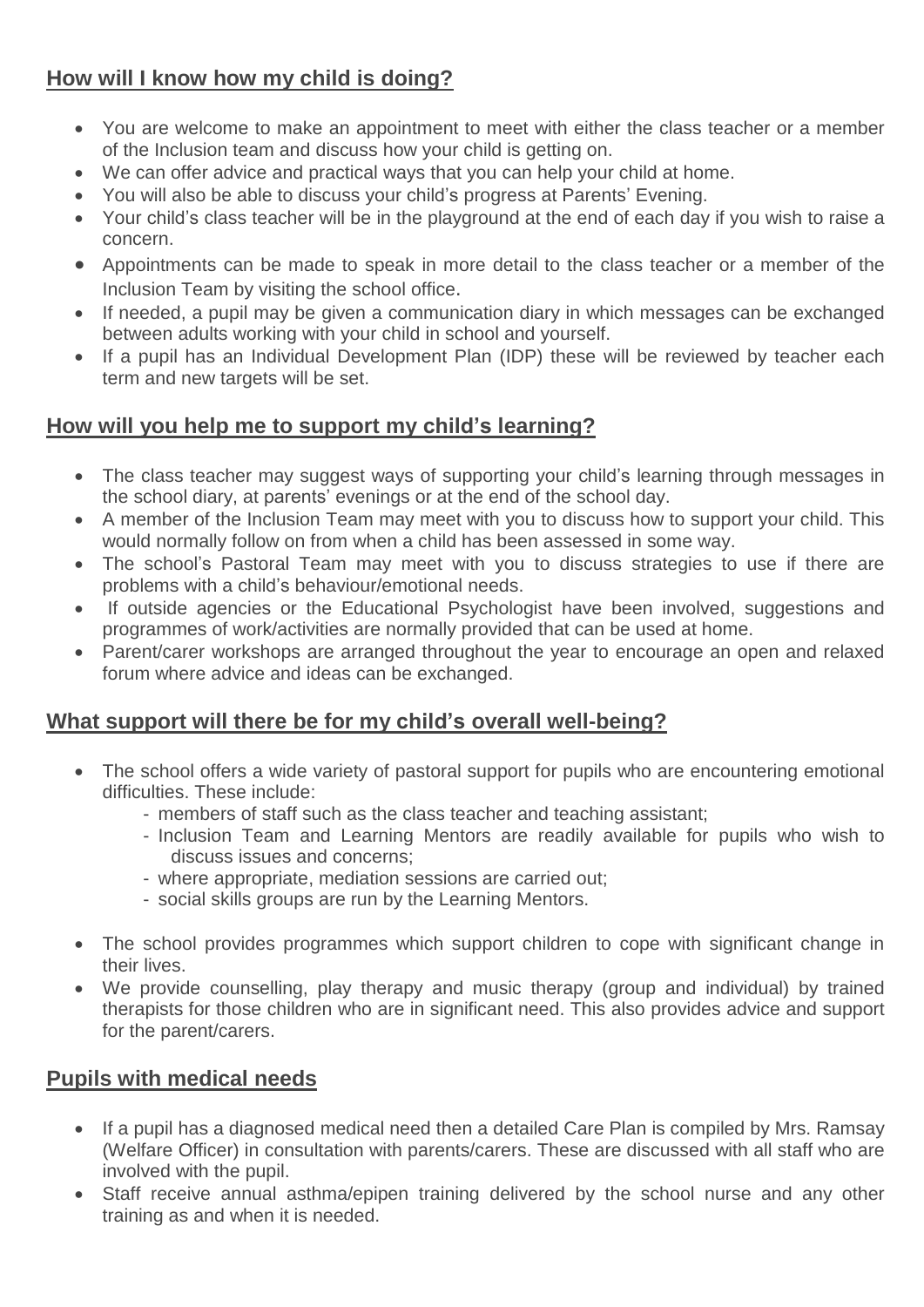Where necessary and in agreement with parents/carers medicines are administered in school if they have been prescribed by a doctor.

#### **What specialist services and expertise are available or accessed by the school?**

At times it may be necessary to consult with outside agencies to receive their more specialised expertise. The agencies used by the school include:

- Child Protection Advisors
- CAMHS (Child, & Adolescent Mental Health Service)
- Participation Officers (for attendance)
- Local Authority SEND Support Services this includes the following:
	- Language Advisory Service
	- Service for Sensory Impairment (Hearing/Vision)
	- Inclusion Team
- Social Services
- Child Development Team (Hillingdon Hospital)
- Occupational Therapy Team
- Speech and Language Therapy Team
- School Nurse
- Outreach from our SRP for Autism

# **Educational Psychologist**

- We have an Educational Psychologist allocated to our school. They normally only work directly with pupils who needs are felt to be quite considerable and have not responded well to the interventions previously put in place for them.
- In order to help understand the pupil's educational needs better, the Educational Psychologist will generally meet with the parent and give feedback after the assessment has been completed.
- They will offer advice to the school and parent/carers on how to best support the pupil in order to take their learning forward.

#### **What training has been put in place for the staff that are supporting children with SEND?**

All staff receive ongoing training related to SEND. These have included sessions on;

- How to support pupils with Speech, Language and Communications Needs
- How to support pupils with dyslexia and dyscalculia.
- How to support pupils on the autistic spectrum.
- How to support pupils with social, emotional, behavioural and needs including ADHD.
- Mental Health training;
- How to support children with sensory needs;
- Understanding 'Mindfulness '
- SCERTS.